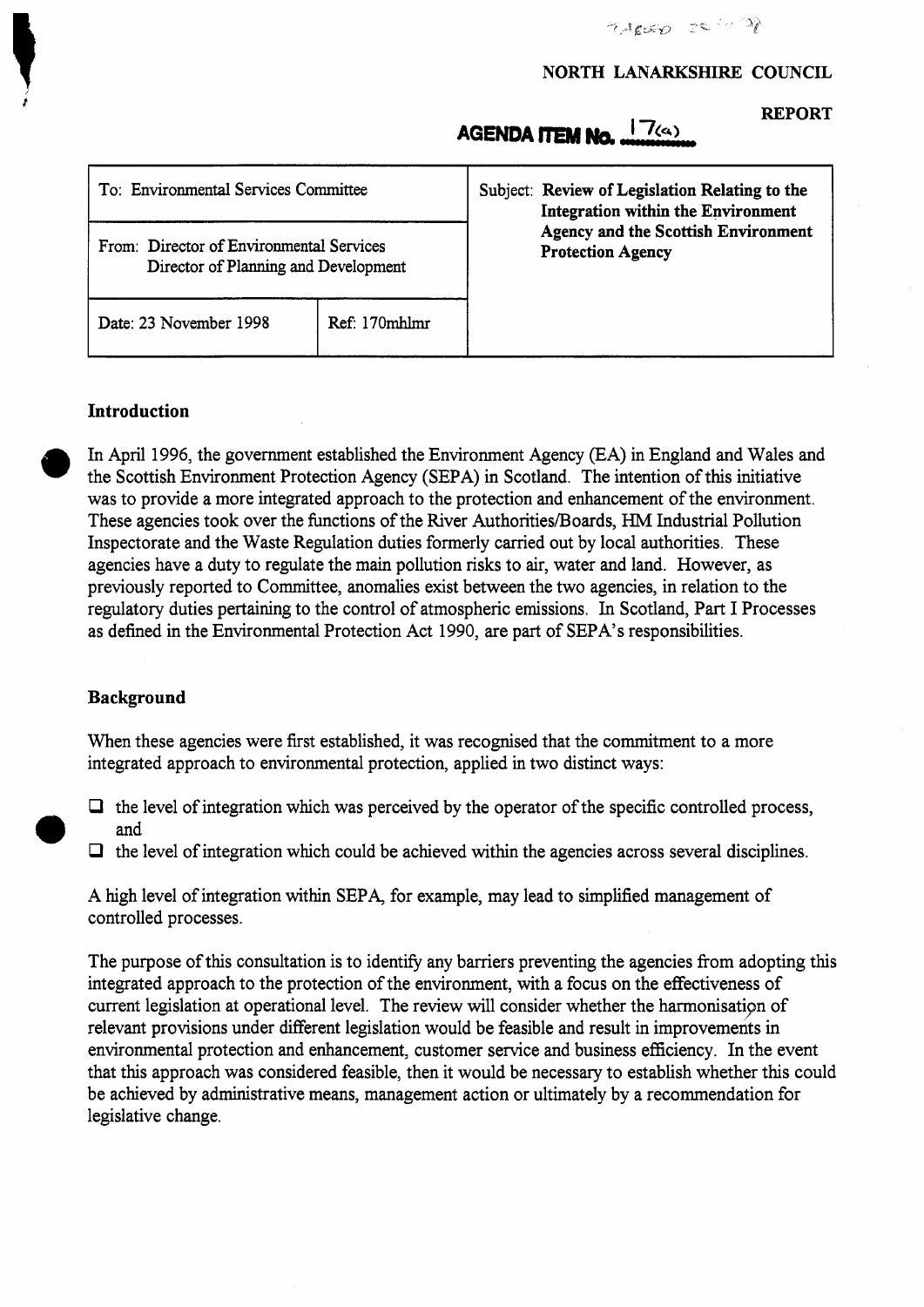# **Scope of Review**

The review addresses a number of areas in the form of a critical analysis of existing regimes, procedures and legislative controls. In specific terms, a focus is placed on:

- *0* the procedures or mechanisms currently used by the agencies, eg. an opportunity to consider a consolidated consent, authorisation or licence, in place of individual consents, etc.
- $\Box$  the simplification and rationalisation of control regimes, eg. radioactive and heavy industrial processes.
- $\Box$  the differences in legislation and the different ways in which these are operated. This is a crucial area which will determine the effectiveness of any initiative taken, which requires to recognise National Statute and also European Union legislation.

A number of associated issues are specifically excluded from the scope of this review, as outlined below:-

- *0* the effectiveness of existing detailed legislative provisions
- $\Box$  the need for new legislative powers
- **P** the legislation relating to fisheries, water abstraction and pollution and IPPC
- *0* the option to integrate the agencies themselves

## **Response**

In consultation with the Director of Planning, the following response is considered appropriate and corresponds to the section/question numbers and sequence outlined in the consultation document.

- 1. General
	- (a) The Director of Planning and Development The Director of Environmental Services
	- (b) The Scottish Environment Protection Agency (SEPA)
	- (c) Statutory consultations on applications for development and the maintenance of public records for pollution control consents

Statutory consultations on applications for alterations to site licences.

Statutory controls on Council operated landfill and civic amenity sites facilities.

CO-regulator in terms of specific provisions of the Environmental Protection Act, 1990.

# **2.** An Integrated Approach

- (a) It is considered that SEPA takes a relatively integrated approach to environmental protection and enhancement, in relation to those areas for which it has responsibility. However SEPA is only one of the statutory bodies with these responsibilities, others include:-
	- $\bullet$  Unitary Authority Planning and Environmental functions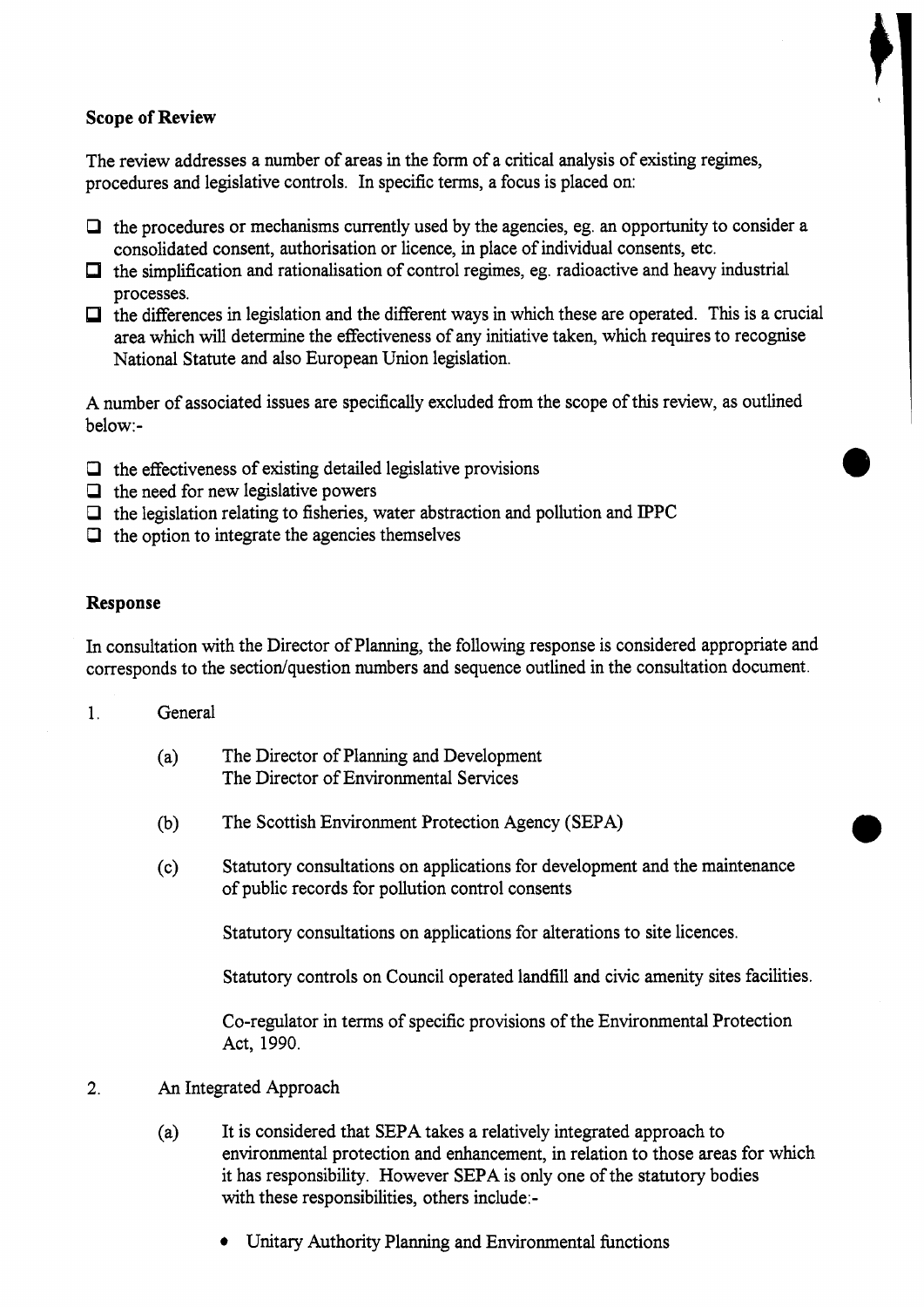- Scottish Natural Heritage (SNH)
- Historic Scotland

*As* an example, where SEPA would have control over a specific industrial process, with relevant authorisation conditions, the overall and cumulative environmental impact may not be fully assessed, on the basis that one or more of the above statutory bodies may not require to be formally consulted. It is not considered appropriate to provide or transfer additional powers to SEPA from the above statutory bodies although support is recommended for a means by which an overview of applications for process authorisations, licences, etc. could be taken by **all** interested parties. This would address the currently perceived democratic deficit and ultimately enhance the level of public confidence in the control of such issues. It is suggested that such collaborative action could also be applied to specific research and development projects where interests and responsibilities for environmental protection and enhancement overlap.

- (b) SEPA's integrated approach to customer service is difficult to assess meaningfidly, from a local authority perspective, in that we are not a 'customer' in terms of their service delivery. However, in specific instances of public complaint, our Council has provided a response appropriate to the circumstances and in a timeous manner, where SEPA has been unable to respond as quickly, perhaps due to a lack of local presence.
- (c) One of the principal obstacles to SEPA providing an effective integrated approach, is the continuing existence of individual consent procedures for emissions to the air and water. This situation which is inherited from separate legislative controls, does not present in a sufficiently clear way, a process's overall impact on the environment and can result in three individual consents being required for one site. Applications for consents are often presented separately for consideration and over a period of months. This cornpartmentalism works against the objective of integration and the need for public transparency and understanding of site specific processes. It is recommended that consideration is given to a consolidated Site Consent Document or equivalent which would require to detail and present all consents relevant to the process or development.

# **3.** Regulatory Mechanisms

- (a) the obstacles to integration identified in the response item  $2(c)$  above concerns the regulatory mechanism which SEPA operates.
- (b) The response item 2(c) indicates the negative effects of the compartmentalised approach which is currently applied to environmental protection, due to separate consent procedures being required for emissions to air, soil and water.
- (c) At this stage, it is considered appropriate that a more integrated management and administrative approach, to specific sites and processes, combining all necessary consents should be considered. This would entail sigmficant rationalisation to assessment criteria to be successful, ie. holistic approach, cost/benefit analysis, Best Practicable Environmental Option, etc. Amendments to primary legislation could follow if these objectives were unable to be met.

*4.1..* .

*0*